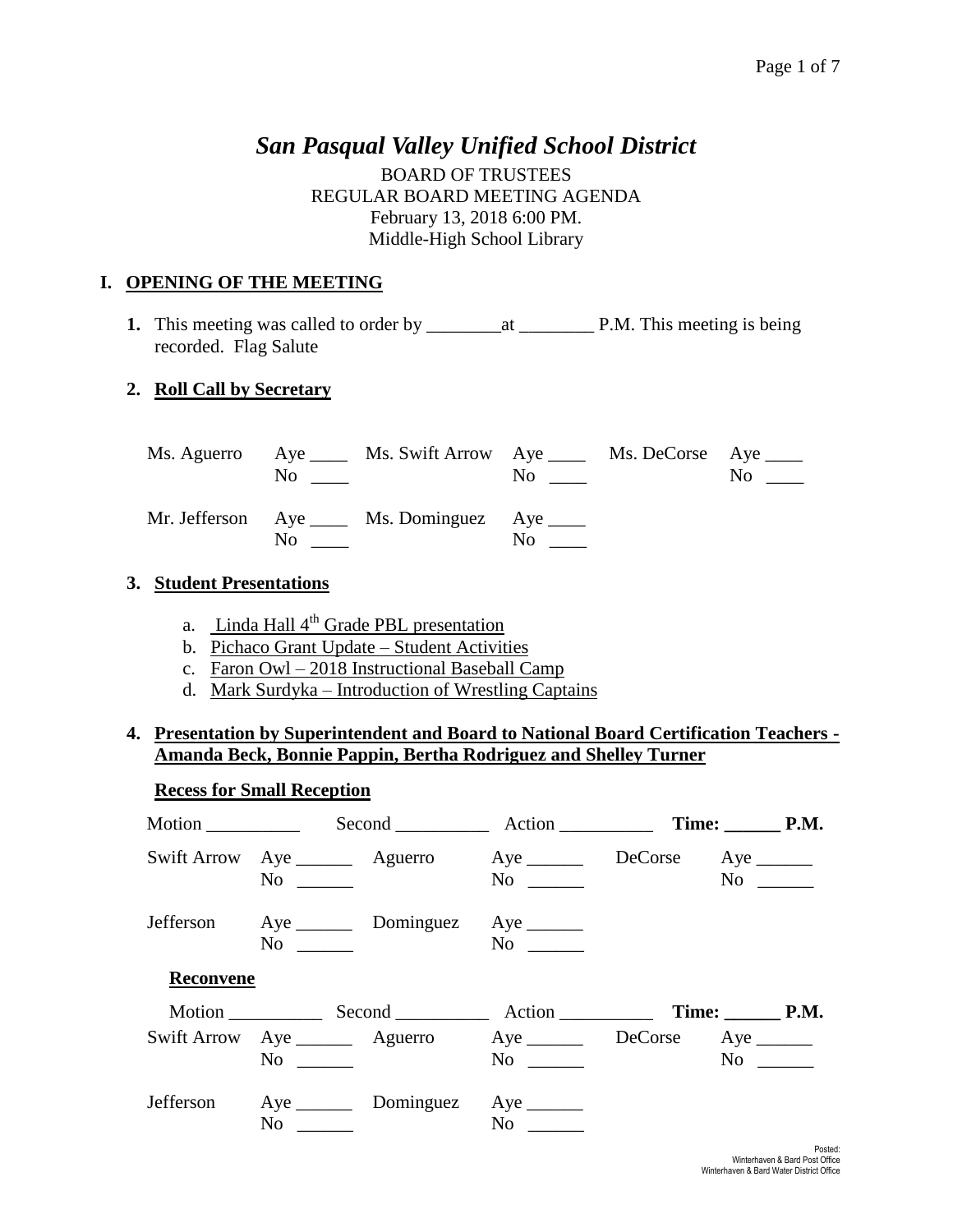## **5. Approval of Minutes**

It is recommended that the Board of Trustees approve the minutes of the Regular Board Meeting on 01/16/2018

| Motion _____________ |     |                                                                                     |     |                                                 |    |
|----------------------|-----|-------------------------------------------------------------------------------------|-----|-------------------------------------------------|----|
|                      |     | Ms. Aguerro Aye ______ Ms. Swift Arrow Aye ______ Ms. DeCorse Aye _____<br>$\rm No$ |     | $\overline{\text{No}}$ $\overline{\phantom{a}}$ | No |
|                      | No. | Mr. Jefferson Aye ____ Ms. Dominguez Aye ____                                       | No. |                                                 |    |

#### **6. Approval of Warrants**

Per EdCode 42631 and SPVUSD BP 3314, it is recommended that the Board of Trustees ratify the December warrants in the amount of \$284,575.73

| Motion |     |                                                                                                                          |                                           |                |
|--------|-----|--------------------------------------------------------------------------------------------------------------------------|-------------------------------------------|----------------|
|        |     | Ms. Aguerro Aye _____ Ms. Swift Arrow Aye _____ Ms. DeCorse Aye _____<br>$\overline{\text{No}}$ $\overline{\phantom{0}}$ | $\overline{N}$ o $\overline{\phantom{0}}$ | N <sub>0</sub> |
|        | No. | Mr. Jefferson Aye ____ Ms. Dominguez Aye ____                                                                            | N <sub>0</sub>                            |                |

#### **7. Public Comments**

Are there any public comments speakers who require translation?

\*Persons who have complaints against Board members or District staff are encouraged to seek resolution to those complaints by using the San Pasqual Valley Unified School District written complaint procedures before orally addressing them at a meeting. The Board will not respond to such complaints until the applicable complaint procedure (BP/AR 1312.1) has been followed and has reached the Board level. Where a complaint concerns a District employee identifiable by name, position, or other facts, the Board cannot respond until proper written notice has been given to the employee pursuant to Government Code Section 54957.

Comments shall be limited to three minutes per person (six minutes if translation is required) and twenty minutes (forty minutes if translation is required) for all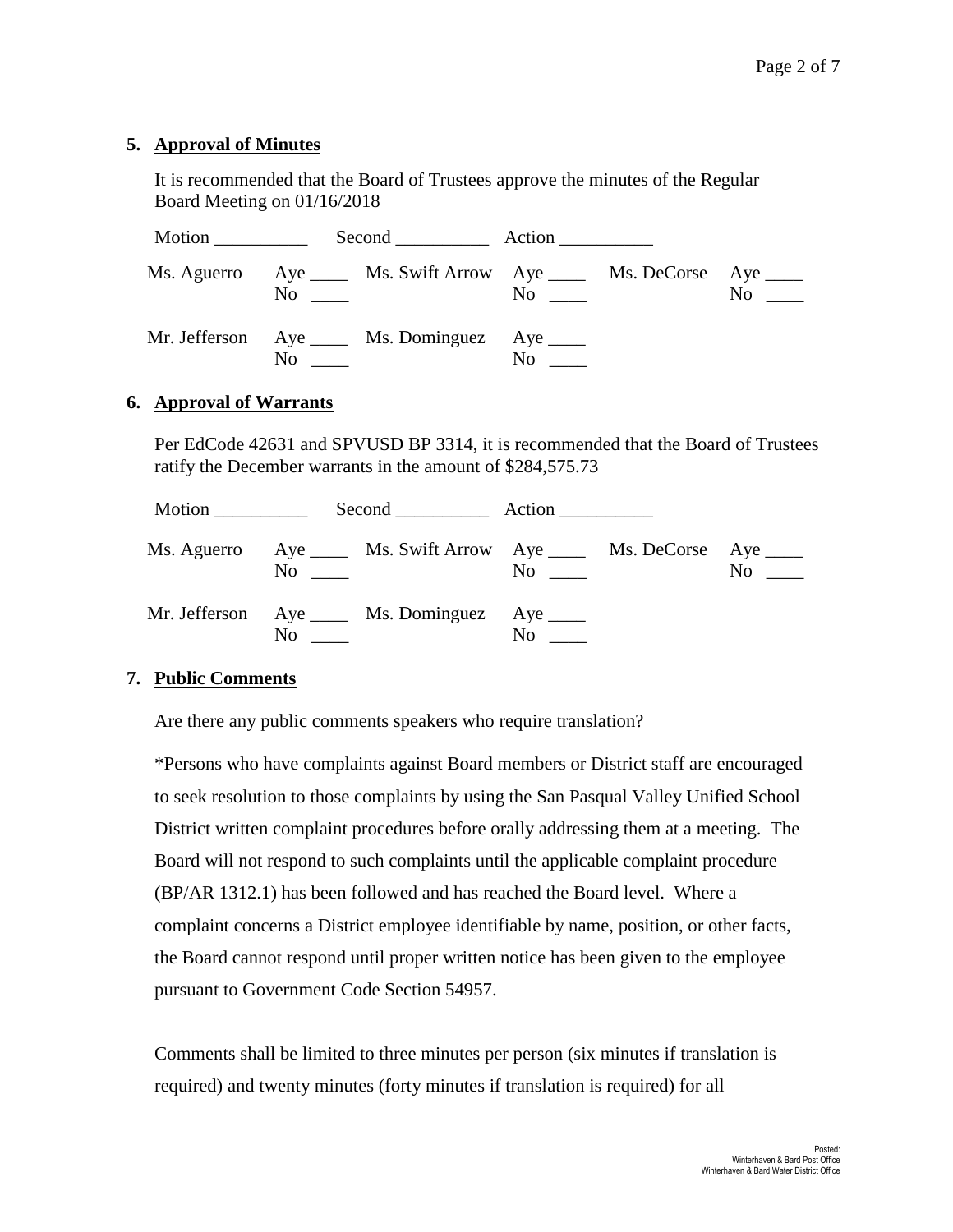comments, per topic, unless the board president, subject to the approval of the

Governing Board, sets different time limits

- **a.** Are there any members of the public to be heard on items not appearing on agenda that are within the jurisdiction of the District?
- **b.** Are there any members of the public to be heard on items appearing on the agenda?
- **c.** Are there any parents of Indian children to be heard on equal participation in education programs provided by the District as required by Indian Policies and Procedures?

#### **II. PRESENTATIONS**

#### **III. CONSENT ITEMS**

- 1. Arizona Western College Agriculture Summitt
- 2. Yuma Art Symposium
- 3. Sports: Out of State Travel
- 4. Annual Memorandum of Agreement Between The Quechan Indian Tribe and The San Pasqual Valley Unified School District
- 5. 90<sup>th</sup> California State FFA Convention
- 6. Ratification Travel/Training: Safe and Secure Schools Preparing for  $21<sup>st</sup>$  Centuries Threats
- 7. Travel/Training: Three Seps to Wellness Policy Implementation Success Workshop
- 8. Release Time for Cyndee Miller for Travel/Training: Native Youth Community Projects (NYCP) Program Directors Meeting
- 9. Field Trip: Career Education Expo 2018
- 10. Travel/Training: School Dude University 2018
- 11. Field Trip: San Pasqual Valley Preschool Field Trip to Camel Farm
- 12. Field Trip: 8<sup>th</sup> Grade End of Trip
- 13. Ratification: Baseball Coaches Training Camp
- 14. Travel/Training: Imperial County's Higher Education Summit
- 15. Ratification Sports: 2017/2018 San Pasqual Valley High Assistant Track Coach Alexandria Marissa Ariviso
- 16. Field Trip: San Pasqual Valley High School Class of 2018 Senior Trip Proposal (Annual)
- 17. Field Trip: Middle School Perfect Attendance Trip to Regency Theaters
- 18. Addendum to Therapy Services Agreement Between E-Therapy LLC and the San Pasqual Valley Unified School District
- 19. Travel/Training: CUE 2018 National Conference, Palm Springs, CA

| $No \ \_$ | Ms. Aguerro Aye _____ Ms. Swift Arrow Aye _____ Ms. DeCorse Aye ____ | $\mathbf{No}$ | $No \_\_$ |
|-----------|----------------------------------------------------------------------|---------------|-----------|
|           | Mr. Jefferson Aye _____ Ms. Dominguez Aye _____                      | $\rm No$      |           |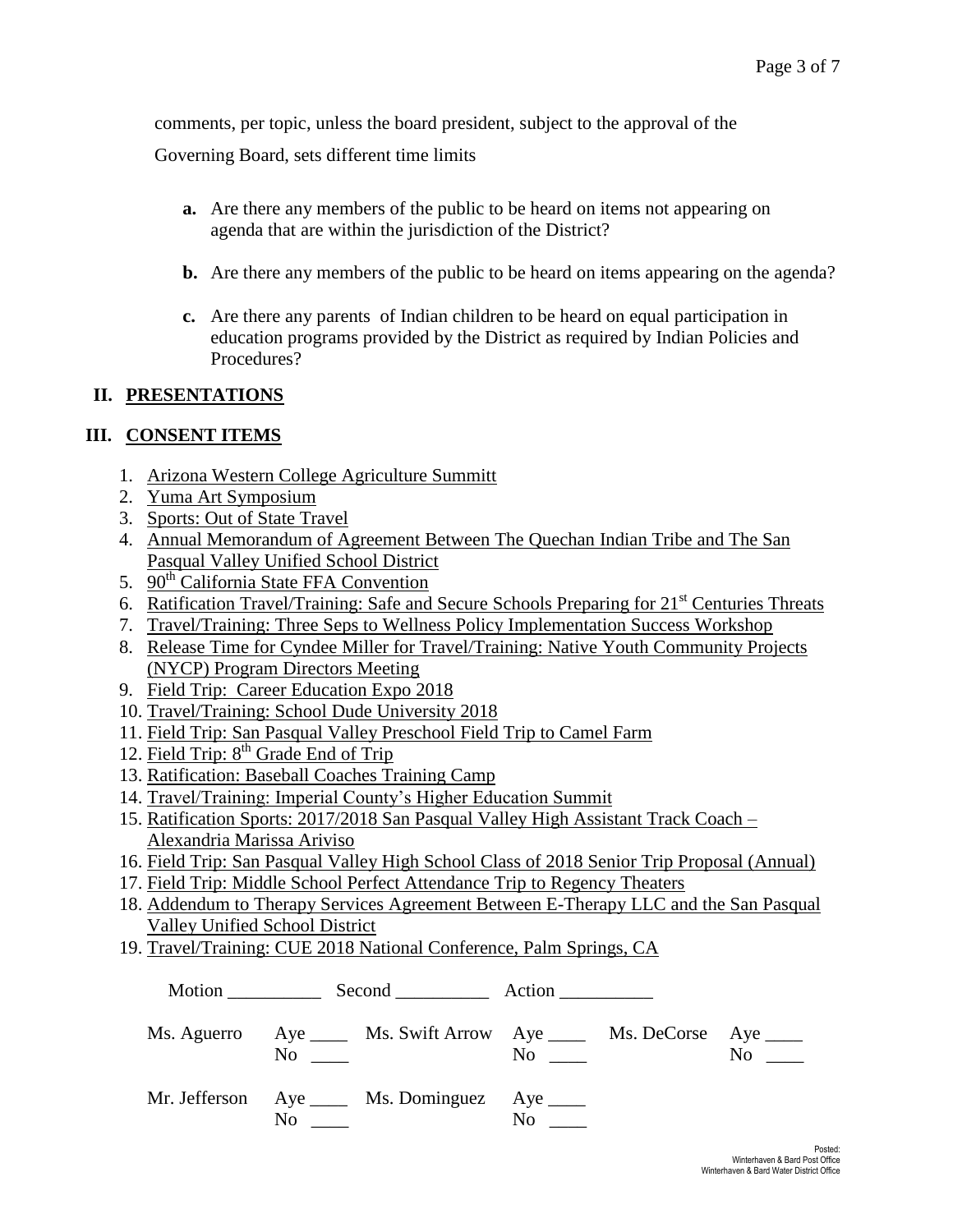## **IV. MONTHLY REPORTS**

- 1. San Pasqual Teachers Association (SPTA) Ms. Gina Hanna-Wilson
- 2. California School Employees Association (CSEA) Mr. Ramon Haro
- 3. Associated Student Body (ASB) Representative
- 4. Special Education Dr. Thien Hoang
- 5. Elementary School Mr. Ruben Gonzalez
- 6. Middle School Ms. Mary Kay Monson
- 7. High School/Alternative Education Mr. Darrell Pechtl
- 8. Business Services Ms. Kish Curtis
- 9. Human Resources/Payroll Ms. Alina Sanchez-Loera
- 10. Maintenance/Operations/Transportation Mr. Edward Benedict
- 11. Technology Mr. Jesse Moe
- 12. Superintendent Ms. Rauna Fox
	- a. LCAP update
- 13. School Board

## **V. UNFINISHED BUSINESS**

## **VI. INFORMATION ITEMS**

- 1. Superintendent accepted resignation/retirement from:
	- i. School Psychologist
	- ii. Certificated Staff Member
- 2. In County Trainings
- 3. 2017-2018 First Interim Positive Certification ICOE
- 4. CFW Foundation Scholarship
- 5. Donations
- 6. Update Job Description: Cafeteria Supervisor
- 7. 2019-2020 School Calendar

## **VII. NEW BUSINESS**

1. Certification of Corrective Action for Audit Report Year end June 30, 2017

Motion \_\_\_\_\_\_\_\_\_\_ Second \_\_\_\_\_\_\_\_\_\_ Action \_\_\_\_\_\_\_\_\_\_ Montague Aye \_\_\_\_\_\_\_ Swift Arrow Aye \_\_\_\_\_\_\_ Ramirez Aye \_\_\_\_\_\_ No \_\_\_\_\_\_ No \_\_\_\_\_ No \_\_\_\_ No \_\_\_\_\_ Aguerro Aye DeCorse Aye \_\_\_\_\_\_\_ No  $\hbox{No}$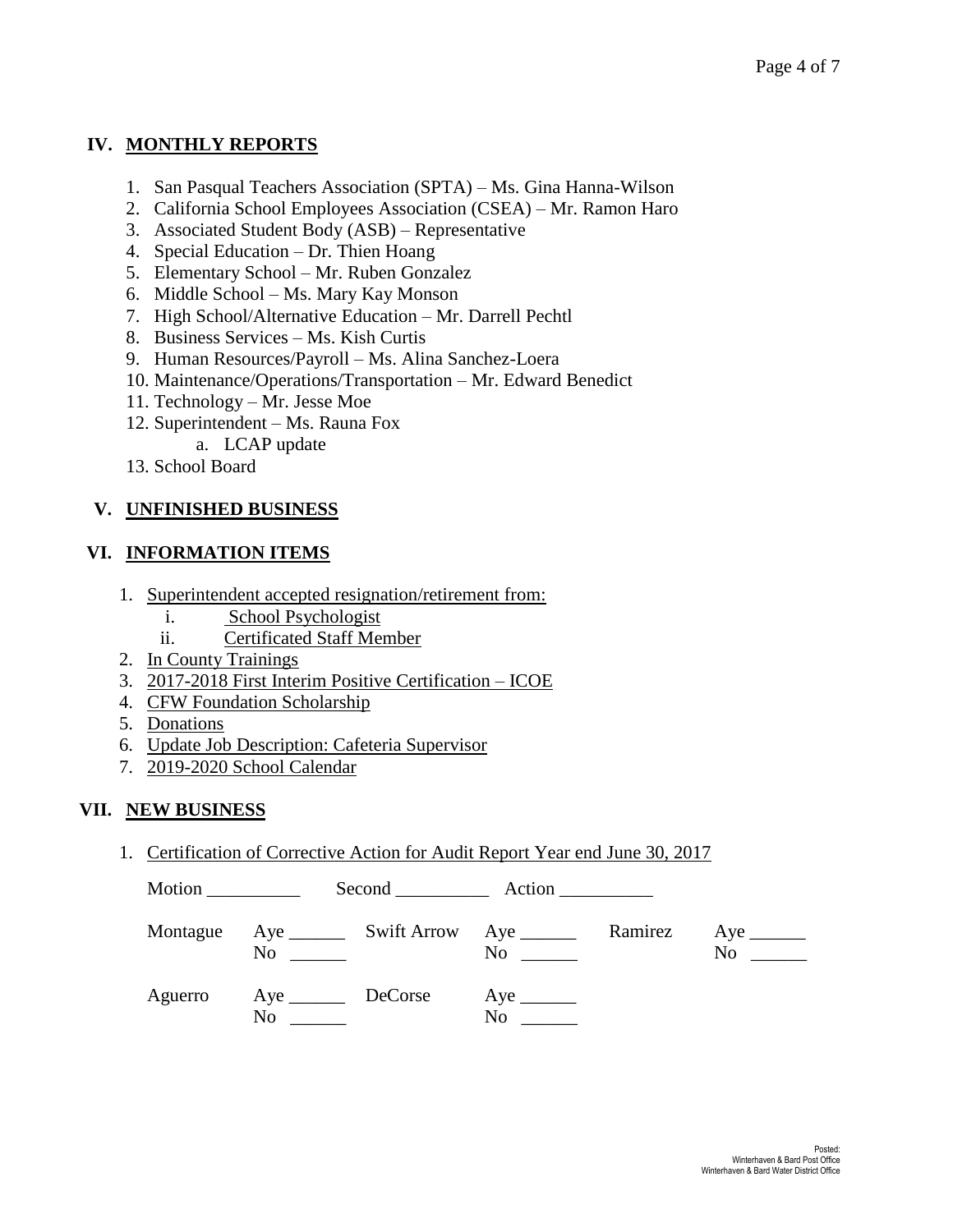|                             | $No \_$   | Montague Aye ________ Swift Arrow Aye _________ Ramirez Aye ________                                                                            | $No \t —$        |                                                                               | $No \_$   |
|-----------------------------|-----------|-------------------------------------------------------------------------------------------------------------------------------------------------|------------------|-------------------------------------------------------------------------------|-----------|
|                             | $No \t —$ | Aguerro Aye DeCorse Aye                                                                                                                         |                  |                                                                               |           |
|                             |           | 3. Contract: School Psychologists (Part-time) – Denise Widhalm and Albert Raczka                                                                |                  |                                                                               |           |
|                             |           |                                                                                                                                                 |                  |                                                                               |           |
|                             | $No \ \_$ | Ms. Aguerro Aye _____ Ms. Swift Arrow Aye _____ Ms. DeCorse Aye ____                                                                            |                  |                                                                               | $No \ \_$ |
|                             | $No \ \_$ | Mr. Jefferson Aye _____ Ms. Dominguez Aye ____                                                                                                  |                  |                                                                               |           |
|                             |           | 4. Tentative Agreement Fully Settle 2016-2017 and 2017-2018 Contract Negotiations Between<br>San Pasqual Valley Teachers Association and SPVUSD |                  |                                                                               |           |
|                             |           |                                                                                                                                                 |                  |                                                                               |           |
|                             | $No \ \_$ | Ms. Aguerro Aye _____ Ms. Swift Arrow Aye _____ Ms. DeCorse Aye ____                                                                            |                  |                                                                               | $No \_$   |
|                             | $No \ \_$ | Mr. Jefferson Aye _____ Ms. Dominguez Aye ____                                                                                                  |                  |                                                                               |           |
|                             |           |                                                                                                                                                 |                  | 5. Board Member Compensation for Members Absent During February Board Meeting |           |
|                             |           |                                                                                                                                                 |                  |                                                                               |           |
|                             |           |                                                                                                                                                 |                  |                                                                               |           |
|                             | $No \_$   | Ms. Aguerro Aye _____ Ms. Swift Arrow Aye _____ Ms. DeCorse Aye ____                                                                            |                  |                                                                               |           |
|                             | $No \ \_$ | Mr. Jefferson Aye _____ Ms. Dominguez Aye ____                                                                                                  | $\overline{N_0}$ |                                                                               |           |
| VIII. BOARD COMMENTS        |           |                                                                                                                                                 |                  |                                                                               |           |
| IX. ITEMS FOR FUTURE AGENDA |           |                                                                                                                                                 |                  |                                                                               |           |
|                             |           |                                                                                                                                                 |                  |                                                                               | $No \ \_$ |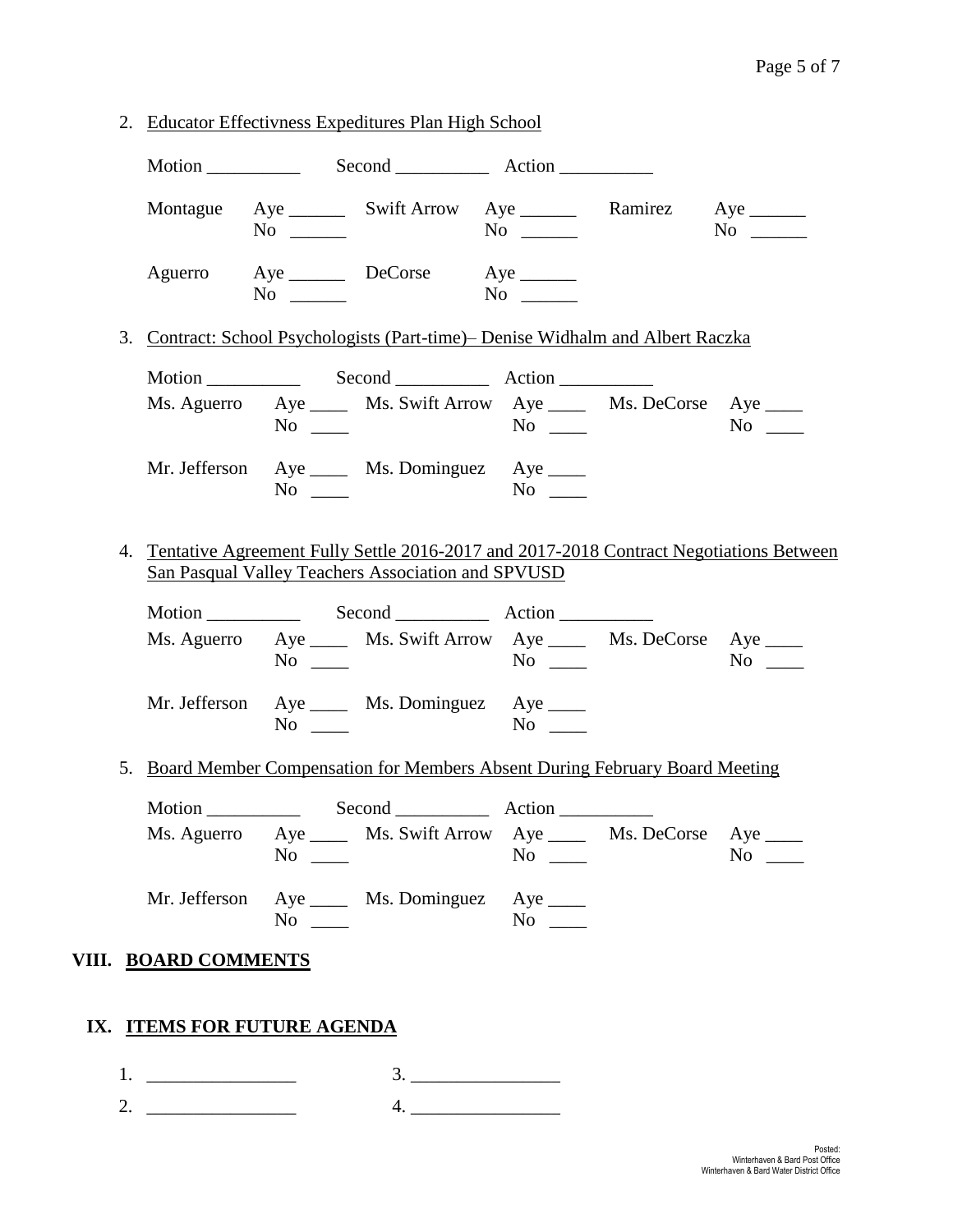| X. CLOSED SESSION    |                                                                                                       |  | Time: <u>CP.M.</u> |            |
|----------------------|-------------------------------------------------------------------------------------------------------|--|--------------------|------------|
|                      |                                                                                                       |  |                    |            |
|                      | Ms. Aguerro Aye _____ Ms. Swift Arrow Aye _____ Ms. DeCorse Aye ____<br>$No \_\_$                     |  | $\overline{N_0}$   |            |
|                      | Mr. Jefferson Aye _____ Ms. Dominguez Aye ____<br>$No \ \_$                                           |  |                    |            |
|                      | 1. CONFERENCE WITH LABOR NEGOTIATOR (Superintendent and CBO) - Pursuant<br>to Government Code 54957.6 |  |                    |            |
|                      | 2. PERSONNEL MATTERS – Pursuant to Government Code 54957                                              |  |                    |            |
|                      | a. Appeal Suspension Employee #164281                                                                 |  |                    |            |
|                      |                                                                                                       |  |                    |            |
|                      | Ms. Aguerro Aye _____ Ms. Swift Arrow Aye _____ Ms. DeCorse Aye ____<br>$No \ \_$                     |  | $No \_\_$          | $No \_$    |
|                      | Mr. Jefferson Aye _____ Ms. Dominguez Aye _____<br>$No \ \_$                                          |  | $No \ \_$          |            |
|                      | b. Full Time Custodian                                                                                |  |                    |            |
|                      |                                                                                                       |  |                    |            |
|                      | Ms. Aguerro Aye _____ Ms. Swift Arrow Aye _____ Ms. DeCorse Aye ____<br>$No \ \_$                     |  | $No \ \_$          | $No \_$    |
|                      | Mr. Jefferson Aye _____ Ms. Dominguez Aye _____<br>$No \ \_$                                          |  | $No \ \_$          |            |
|                      | 3. PENDING LITIATION – Pursuant to Government Code 54956.9                                            |  |                    |            |
| XI. <u>RECONVENE</u> |                                                                                                       |  |                    | Time: P.M. |
|                      |                                                                                                       |  |                    |            |
|                      | Ms. Aguerro Aye ______ Ms. Swift Arrow Aye ______ Ms. DeCorse Aye _____<br>$No \_$                    |  | $No \_\_$          | $No \t —$  |
|                      | Mr. Jefferson Aye _____ Ms. Dominguez Aye ____<br>$No \ \_$                                           |  | $No \_$            |            |